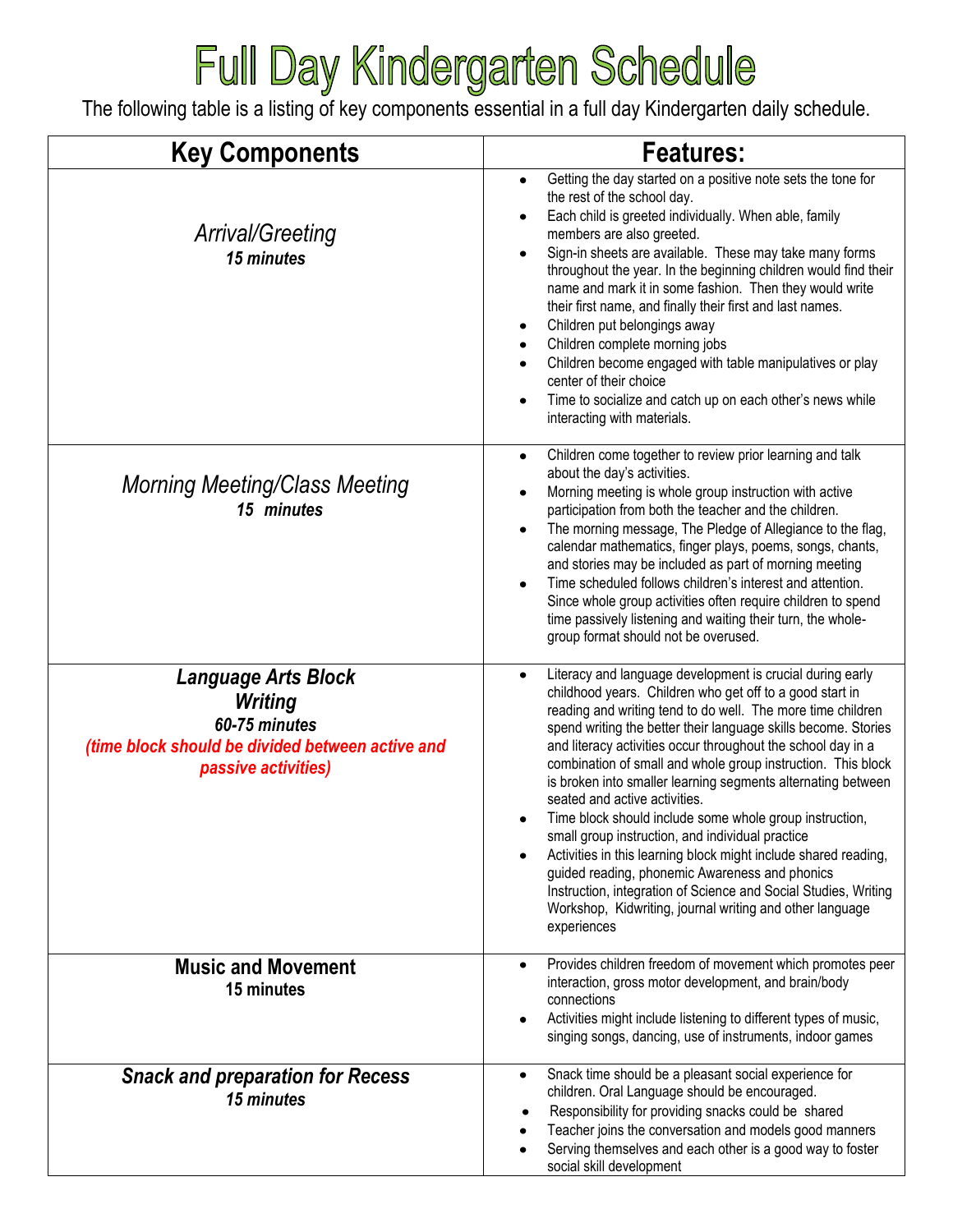|                                                                                                                    | Children clean-up and get jackets, etc. for outdoor play<br>$\bullet$                                                                                                                                                                                                                                                                                                                                                                                                                                                                                                                                      |
|--------------------------------------------------------------------------------------------------------------------|------------------------------------------------------------------------------------------------------------------------------------------------------------------------------------------------------------------------------------------------------------------------------------------------------------------------------------------------------------------------------------------------------------------------------------------------------------------------------------------------------------------------------------------------------------------------------------------------------------|
| <b>Outdoor Recess</b><br>or<br><b>Indoor Free Play</b><br>(when weather doesn't permit outside play)<br>30 minutes | Outside games<br>$\bullet$<br>Activities requiring cooperation inside and outside<br>$\bullet$<br>Instructional and play centers: Housekeeping, dramatic play,<br>$\bullet$<br>blocks, art, writing, reading, science, math, are available for<br>free choice.                                                                                                                                                                                                                                                                                                                                             |
| <b>Learning Centers</b><br>30 minutes                                                                              | Activities are planned to maximize children's active<br>$\bullet$<br>engagement and to provide time to practice skills in authentic<br>settings.<br>Centers, or work times, are a means of organizing instruction<br>for individualization.<br>Provided for small groups of children on different instructional<br>$\bullet$<br>activities involving the Key Learning Areas<br>On special topics of study<br>$\bullet$<br>Child or teacher directed<br>Provided more than once a day when appropriate<br>$\bullet$                                                                                         |
| <b>Prepare for Lunch</b><br>10-15 minutes                                                                          | Good health practices of washing hands before lunch<br>$\bullet$                                                                                                                                                                                                                                                                                                                                                                                                                                                                                                                                           |
| <b>Lunch and recess</b><br>60 minutes                                                                              | Young children need a time to relax and enjoy interacting with<br>$\bullet$<br>their peers. This is a time to establish healthy eating habits<br>and promote social and emotional development.                                                                                                                                                                                                                                                                                                                                                                                                             |
| <b>Rest Time</b><br><b>Independent Reading</b><br><b>Read Aloud</b><br>15-30 minutes                               | Whether or not children nap, they should have the<br>$\bullet$<br>opportunity to "regroup" before their afternoon work.<br>Rest time could include napping, read quietly, journal writing,<br>$\bullet$<br>or some other quiet, restful activity<br>In the beginning of the year more "rest time" should be<br>$\bullet$<br>provided. Toward the end of the year, "rest time" can be<br>shortened to assist children in the transition into a setting<br>which will not include "rest time."                                                                                                               |
| <b>Math</b><br>45 minutes<br>(time block should be divided between active and<br>passive activities)               | Used to lay the foundation for more formal learning in later<br>grades.<br>Science is easily integrated into math instruction.<br>Study of mathematical concepts might include mini-lessons<br>$\bullet$<br>provided by the teacher, project-related activities, center<br>work, large group instruction<br>Study of mathematical concepts for the young child should<br>$\bullet$<br>include instruction and practice using real objects.<br>Math centers are developed to encourage exploration and to<br>$\bullet$<br>practice skills.<br>Math materials can be included in all the other centers.<br>٠ |
| <b>Free Choice Centers</b><br>Time for play<br>30 minutes                                                          | Research has shown that play is one of the best ways for<br>$\bullet$<br>kindergarten children to learn. If engaging, hands-on<br>materials are provided in each center, children will learn by<br>manipulating them. Free choice centers can include, but not<br>limited to:<br>Housekeeping<br><b>Dramatic Play</b><br><b>Blocks</b><br>Art<br>Sand and water table<br>Listening<br>Computer                                                                                                                                                                                                             |